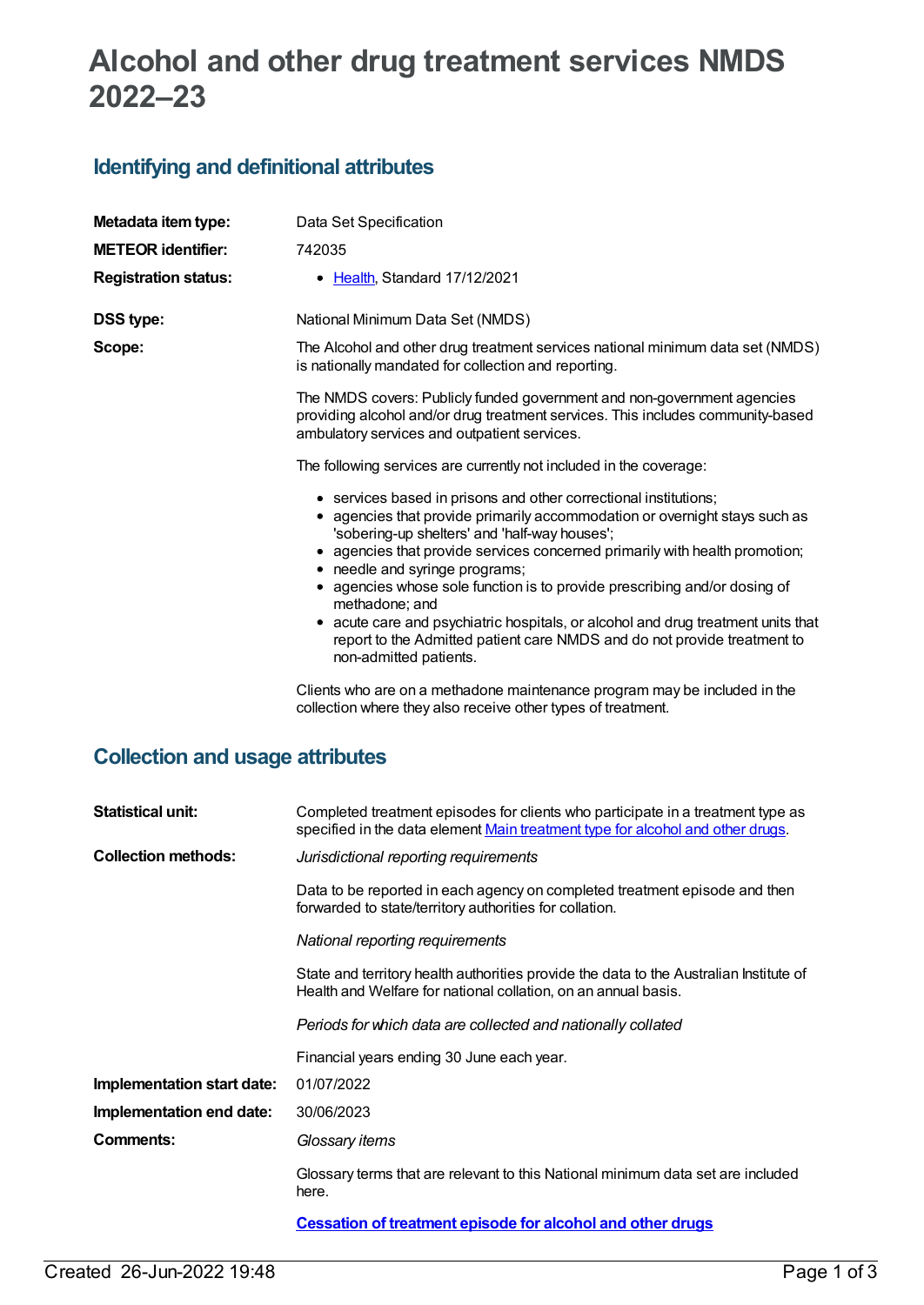### **Source and reference attributes**

#### **Submitting organisation:** National Health Information Group

**Relational attributes**

| Related metadata<br>references:                      | See also Alcohol and other drug treatment services NBEDS 2022-23                      |
|------------------------------------------------------|---------------------------------------------------------------------------------------|
|                                                      | $\bullet$ Health Standard 17/12/2021                                                  |
|                                                      | Supersedes Alcohol and other drug treatment services NMDS 2021-22                     |
|                                                      | • Health, Superseded 17/12/2021                                                       |
| Implementation in Data Set<br><b>Specifications:</b> | Alcohol and other drug treatment services NBEDS 2022-23Health, Standard<br>17/12/2021 |
|                                                      | <b>Implementation start date: 01/07/2022</b>                                          |
|                                                      | Implementation end date: 30/06/2023                                                   |

**Metadata items in this Data Set Specification** Show more detail